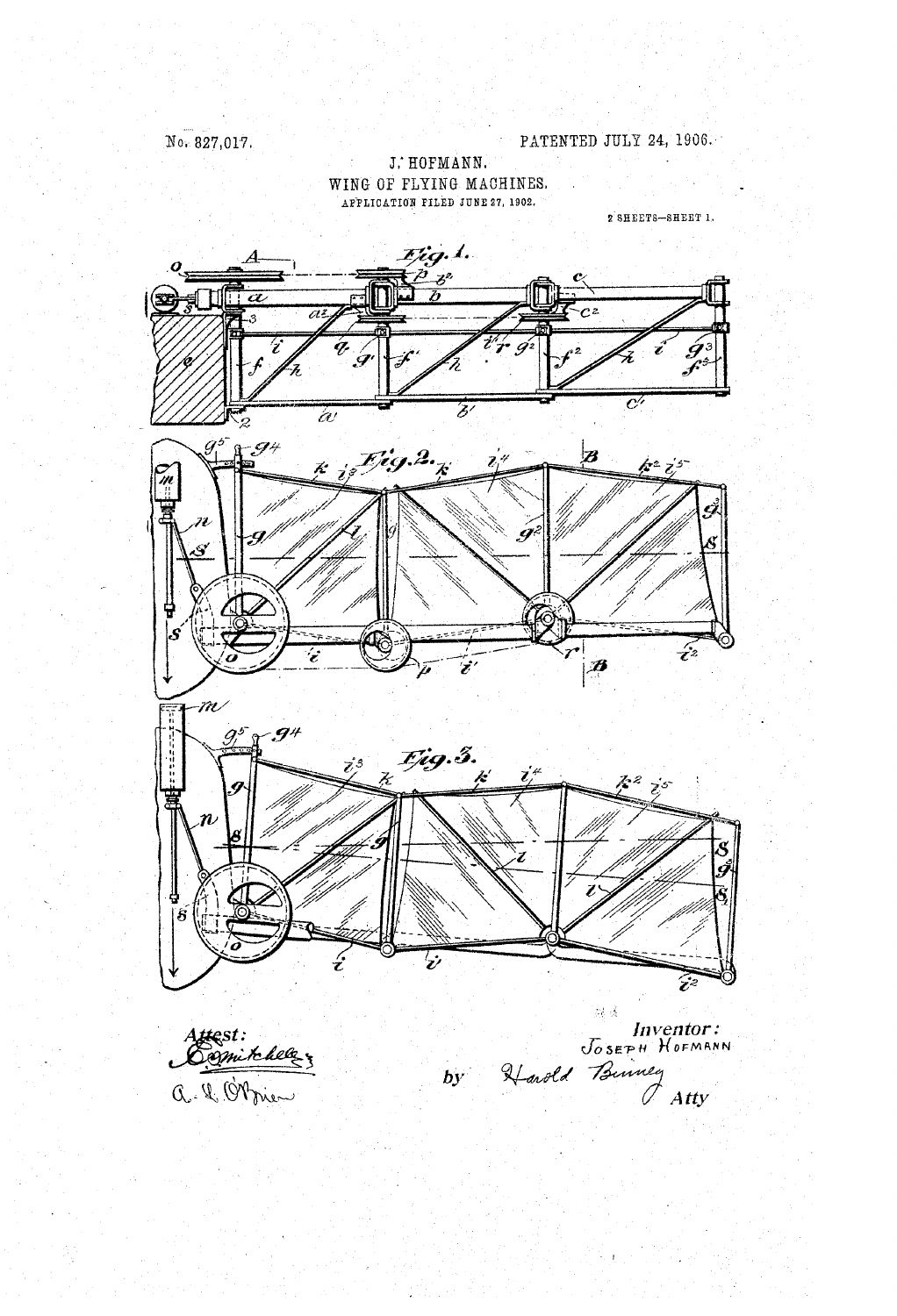No. 827,017.<br>**J. HOFMANN.**<br>**J. HOFMANN.** WING OF FLYING MACHINES.<br>APPLICATION FILED JUNE 27, 1902.

 $2$  SHEETS-SHEET 2.



Inventor: JOSEPH HOFMANN  $\mathcal{B}$  by Harold Burney Atty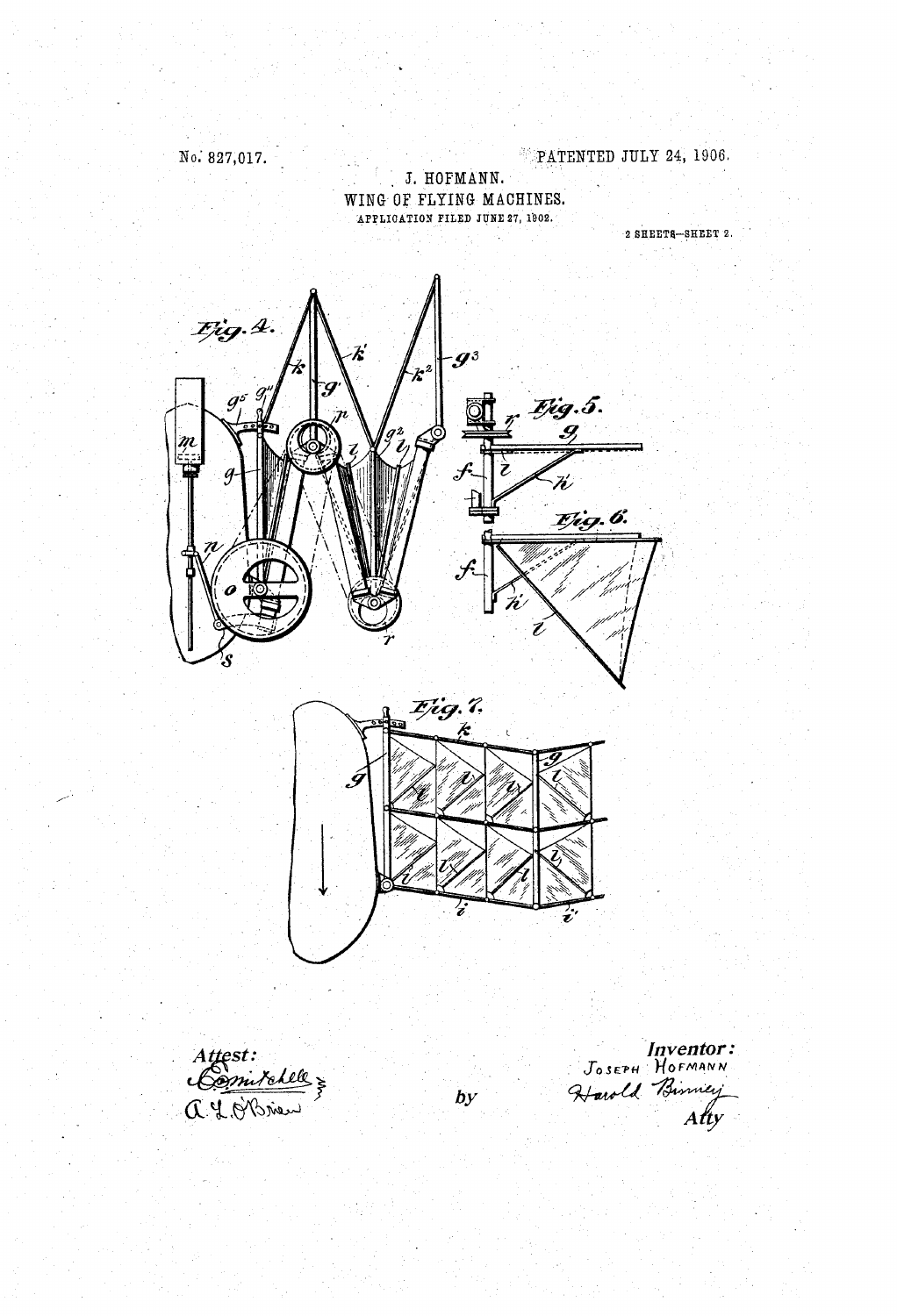## UNITED STATES PATENT OFFICE.

JOSEPH HOFMANN, OF BERLIN, GERMANY.

## WING OF FLYING-MACHINES.

Annifestion filed water 211 Tools, Series No. 110,1694.

No. 827,017.

specification of Letters Patent.

Patented July 24, 1908.

To all whom it may concern:

Be it known that I, JOSEPH HOFMANN, a subject of the German Emperor, residing at 71 Belle-Alliance-Strasse, Berlin, Germany, 5 have invented certain new and useful Improyements in the Wings for Flying-Ma-<br>chines, of which the following is a specifica-<br>tion.<br>Where kites, aeroplanes, or other flying-

10 machines or apparatus are provided with Where kites, aeroplanes, or other flying-machines or apparatus are provided with carrying-surfaces, such as parachutes and the like, it is important in their flight that these surfaces should not be spread out until they are about to be used and that they should be 15 kept closed when not in use. This is done in a more or less perfect manner by birds in the use of their wings.

In those cases where the construction of the wings of insects has been imitated too reat a rearward extension of the surface has  $20$ of the machine running on the ground or too small a lateral projection of the surface for flight. The wings of flying-machines should  $25$  therefore be articulated similar to the wings

of birds or bats—that is, they should be sub-<br>divided into three or more parts, said parts<br>being in articulated connection with each<br>other, so that they are enabled to turn as a whole in the same direction or in opposite direction to each other, just as, for an example, the human arm can do when it turns straight in the shoulder or when upper arm, forearm, and hand are bent in a zigzag line.  $3<sup>o</sup>$ 

35 In the accompanying drawings, which rep-<br>resent my invention in its simplest form, Fig-<br>ure 1 is a front elevation, and Fig. 2 is a plan, of a left-hand wing of a flying-machine. Fig.<br>3 shows the same wing when turned in its<br>40 shoulder somewhat forward, and Fig. 4 when folded together. Fig. 5 is a transverse section of the wing at BB, Fig. 2, when stretched out; and Fig. 6, a side elevation of the wing

out; and Fig. 6, a side elevation of the wing<br>when folded together. Fig. 7 shows a top<br>view similar to that shown in Fig. 2, except<br>that the supporting-surface, which is formed<br>in Fig. 2 by one single sail, is subdivided a

 $-5.$ 50 of a flying-machine which is provided with suitable brackets 2 and 3, in which is jour-<br>naled a shaft f. Connected with the shaft f<br>is a pair of parallel girder-sections  $a$  and  $a'$ . is a pair of parallel girder-sections a and a'.  $\begin{bmatrix} i^2 \text{ in any suitable manner are we  
the outer ends of the girder-sections a and a' and a' is also a diagonally-ex-  
are connected in any suitable manner with a  
shaff f'. Also connected with the shaft f' is a partial  $i^3$ , in addition to being secured to$ The outer ends of the girder-sections  $a$  and  $a$ -55

a pair of parallel girder-sections  $b$  and  $b'$ , the outer ends of which are suitably connected outer ends of which are suitably connected<br>with a shaft  $f^2$ , with which is also connected<br>a pair of girder-sections c and c', the outer oc ends of which are suitably connected with a shaft  $f^3$ .

It will be understood that the several pairs of girder-sections are pivotally connected, and thus adapted to be folded together or 65 straightened out in the manner hereinafter described. Each pair of parallel girder-sections preferably is connected by a diagonally-extending brace-rod $h$ , which may bearranged between the shafts  $f, f', f''$ , and  $f''$  in such manner as to pass behind the brace-rods  $h$  is either as shown in Fig. 1 or Fig. 5. Mounted 70.

a plurality of web-carrying rods  $i$ ,  $i$ , and  $i$ .<br>Extending rearwardly from each of the shafts  $f$ ,  $f'$ ,  $f'$ , and  $f'$ , on a level with the web-<br>carrying rods  $i$ ,  $i'$ , and  $i^2$ , is a plurality of rods  $g,\,g\hskip.4pt,\,g^\ast,\, {\rm and}\,\,g^\ast,$  .the rear end are connected by a plurality of rear rods  $k, k$ , and  $k^2$ . Each of the rods g, g',  $g^2$ , and  $g^3$  is  $\overline{3}$ of which . . stillened by a brace *h*, rigs. 5 and 6, in suit-<br>able connection with the shafts  $f, f', f^2$ , and<br> $f^3$ . The inner rearwardly-extending rod  $g$ —<br>that is, the rod nearest the ship-body  $e$ —is<br>formed at its rear end with a h ever necessary irrespective of the independent pivotal movement of the girder-sections a and a on said shall  $j$ . Rigidly con nected with the upper end of the share  $f$  in. control of the handle-lever  $g^4$ , is a peripher-<br>ally-grooved disk or controlling member  $o$ , and is adapted to be locked in any adjustable posi- 85 The inner rod  $\dot{g}$  is rigidly connected at its for-<br>ward end to the shaft  $f$ , so as to hold said<br>shaft stationary or to rotate it slightly when- 90 any suitable manner, so as to be under the 95 which is geared up in any suitable manner, as by means of an endless belt, with a similar disk  $p$ , journaled on the shaft  $f'$  and rigidly 100 connected with the girder-section  $b$  by means.  $\alpha^2$  a bracket  $b^2$ . Journaled upon the shaft  $f'$  and rigidly connected with the girder-section a by a bracket  $a^2$  is a disk q, which is suitably geared up with a disk r, journaled upon the  $s$  shaft  $f^2$  and rigidly connected with the girdersection c by means of a bracket  $c^2$ . Connected with the web-carrying rods  $i, i$  , and

 $\bullet$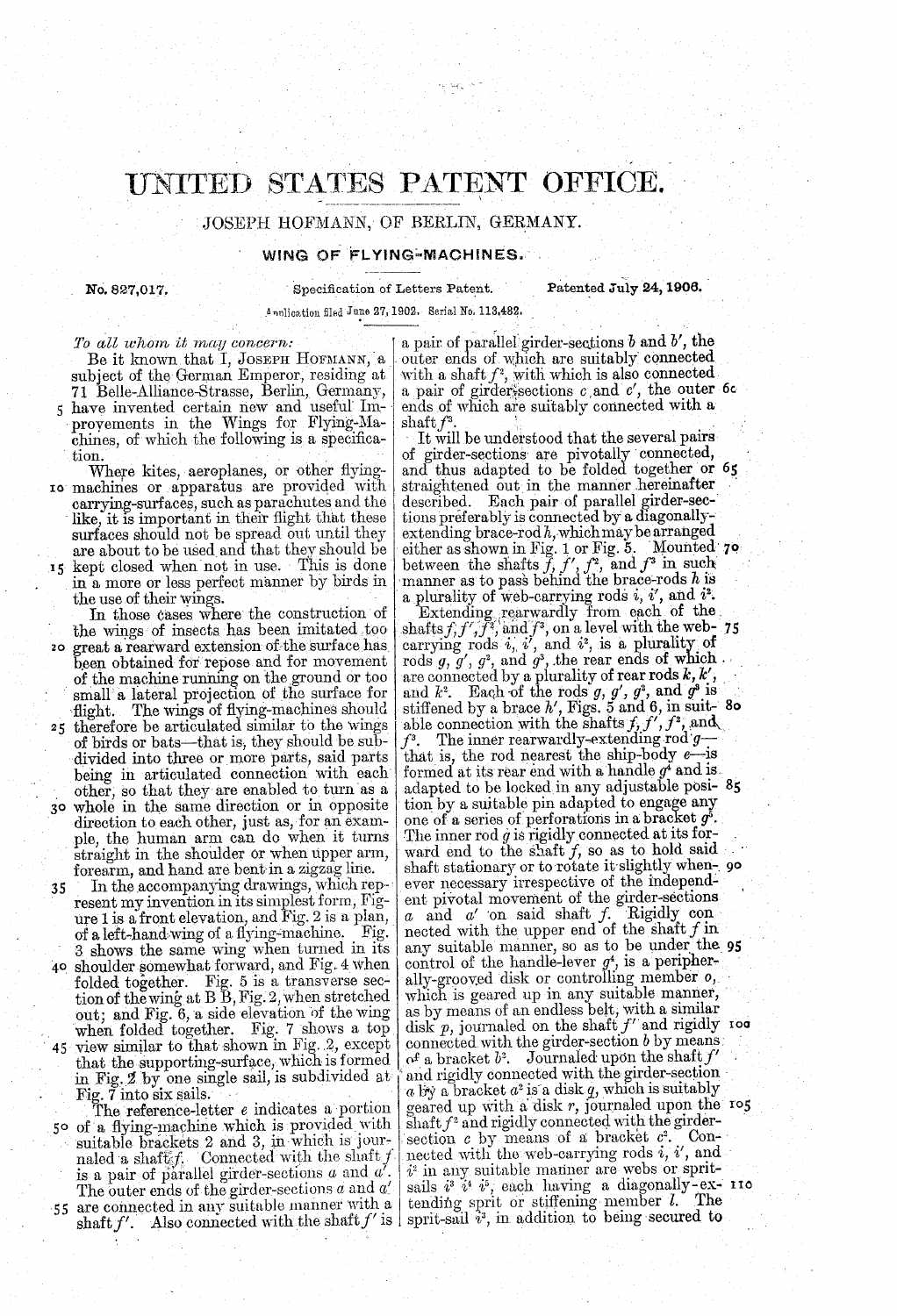the rod i, is secured to the rearwardly-extend-<br>ing rod g, while the sprit-sails it and  $i^5$ , in addition to being secured at their forward ends<br>to the rods  $i'$  and  $i^2$ , are secured to the rear-

and  $f^*$  that their free rear ends can drop down<br>into the position shown in Fig. 6 when the sprit<br>to sails or webs are folded, as hereinafter deto the rods  $i'$  and  $i^2$ , are secured to the rear-<br>wardly-extending rod  $g^2$ . The sprits l are free at their rear ends and are so connected at their forward ends with one of the shafts  $f$ <br>and  $f^2$  that their free rear ends can drop down scribed.

The girder-section a has at its inner end an arm  $\overline{s}$ , to which is secured a link-rod  $\overline{n}$ , the opposite end of which is connected with the ( $\frac{1}{5}$  piston-rod of a cylinder m, adapted to be op-<br>erated in any suitable manner.<br>Constructed as described the device is op-

- **20** shown in Fig. 4, the cylinder  $m$  is operated to swing the first or inner girder-section  $a$  in a erated in the following manner: When it is. desired to fold the wing into the position shown in Fig. 4, the cylinder m is operated to swing the first or inner girder-section  $a$  in a rearward direction. By reason of the f that the disk or controlling member  $o$  is held stationary during the rearward, swinging
- 25 movement of the girder-section a the disk p is rotated on the shaft  $f'$  in such manner as to swing the second girder-section b in a forward direction. The disk  $q$  being held against rotation during the rearward move-
- 30 ment of the section  $a$  causes the disk  $r$  to rotate in such manner as to swing the girdersection c in a rearward direction with respect<br>to the section  $b$ .<br>The line SS in Figs. 2 and 3 indicates the

35 center of balance which the wing occupies when the air-ship is moving in a horizontal<br>plane. If the wing be moved forward to the If the wing be moved forward to the plane. It the wang be moved upward or<br>line S.S', the vessel will be guided upward or<br>caused to soar, and if the wing be moved

- 40 rearward the vessel will glide downward. The forward and backward adjustments of the wing are secured by simultaneously operating the cylinder  $m$  and the handle-lever  $g^2$ . If the wing is moved forward, as shown 45 in Fig. 3, the handle  $g$  is simultaneously moved outward so as to cause the disk or controlling, whereby all the other disks or controlling controlling member *o* to rotate with the wing,<br>whereby all the other disks or controlling
- So members  $p$ ,  $q$ , and  $r$  remain stationary with respect to the girder-sections and the relative positions of the girder-sections are not
- 55 or backward without causing the sections to<br>fold on each other, but when the inner girderchanged. In other words, when the handle-lever  $g^4$  is moved simultaneously with the cylinder m the whole wing is swung forward
- section  $\alpha$  is moved by the cylinder m while<br>the disk  $\alpha$  is held stationary by the handle-<br>lever  $q^*$  the several girder-sections are folded on each other in the manner previously de

underneath the rear rods  $k$ ,  $k$ , and  $k$ <sup>-</sup>, rigs. 2 **65** and 3, or underneath the rearwardly-extend-It will be observed from Figs. 2 and 3 that. said last-mentioned girder-section, and a plu-<br>the sprits l are of such length that they fit. rality of other controlling members suitably<br>underneath the rear rods k, k', and k

ing rods g', Fig. 7, at their rear ends. As the tically upward on account of the tendency of the smp to descend, the rods  $k, k'$ , and  $k'$  brace<br>the free rear ends of the sprits  $l$ , and thus im-

part to the wing the necessary rigidity.<br>It is obvious that many modifications may<br>be made in the construction of parts of the<br>device without departing from my invention. tuted for the sprit-sails shown, or the paral-<br>lelograms  $i g k g$  may be divided into smaller parallelograms, as shown in Fig. 7, so that in wing several sails might be used, especially in 80 larger machines. It is also evident that the system of bracing might be materially changed<br>in many ways and that the girders might be<br>duplicated instead of being single, as shown.<br>Having thus described my invention, what 85 Thus sails of different shapes may be substi- 75

I claim as new therein, and desire to secure

1. A wing having a plurality of girder-sections pivotally connected with each other end to end, mechanism for simultaneously fold ing said sections upon each other, and webs

connected with said sections.<br>
2. A wing having a plurality of girder-sec-<br>
tions pivotally connected with each other,<br>
and means controlled by movement of one<br>
section for folding or unfolding the other sections. 95

3. A wing having a plurality of pivotally connected girder-sections, means operating upon one of said sections for folding and un-  $\frac{1}{2}$  too.

folding said sections, and means for moving<br>the entire wing.<br>4. A wing comprising a plurality of pivot-<br>ally-connected girder-sections, a plurality of<br>rearwardly-extending rods connected with 105 the girder-sections, and webs connected with<br>said girder-sections and rods.<br>5. A wing comprising a plurality of pivot-

5. A wing comprising a plurality of pivot-<br>ally-connected girder-sections, a plurality of rearwardly-extending rods, and a plurality of rio webs, each of said webs being connected along its forward edge with one of the girder-sections and along one of its side edges with one of the rearwardly-extending rods.

trolling members mounted in line with the<br>pivot-points of the girder-sections for con-<br>trolling the movements of the sections. 6. A wing having a plurality of girder-sec- 115

tions pivotally connected end to end, means<br>for moving one of said sections, a controlling<br>member mounted in line with the pivot-<br>point of said last-mentioned girder-section, stationary or operating it independently of rality of other controlling members suitably connected with the first-mentioned control ling member and mounted in line with the 13 7. A wing having a plurality of girder-sec-  $120$ means for holding said controlling member 125